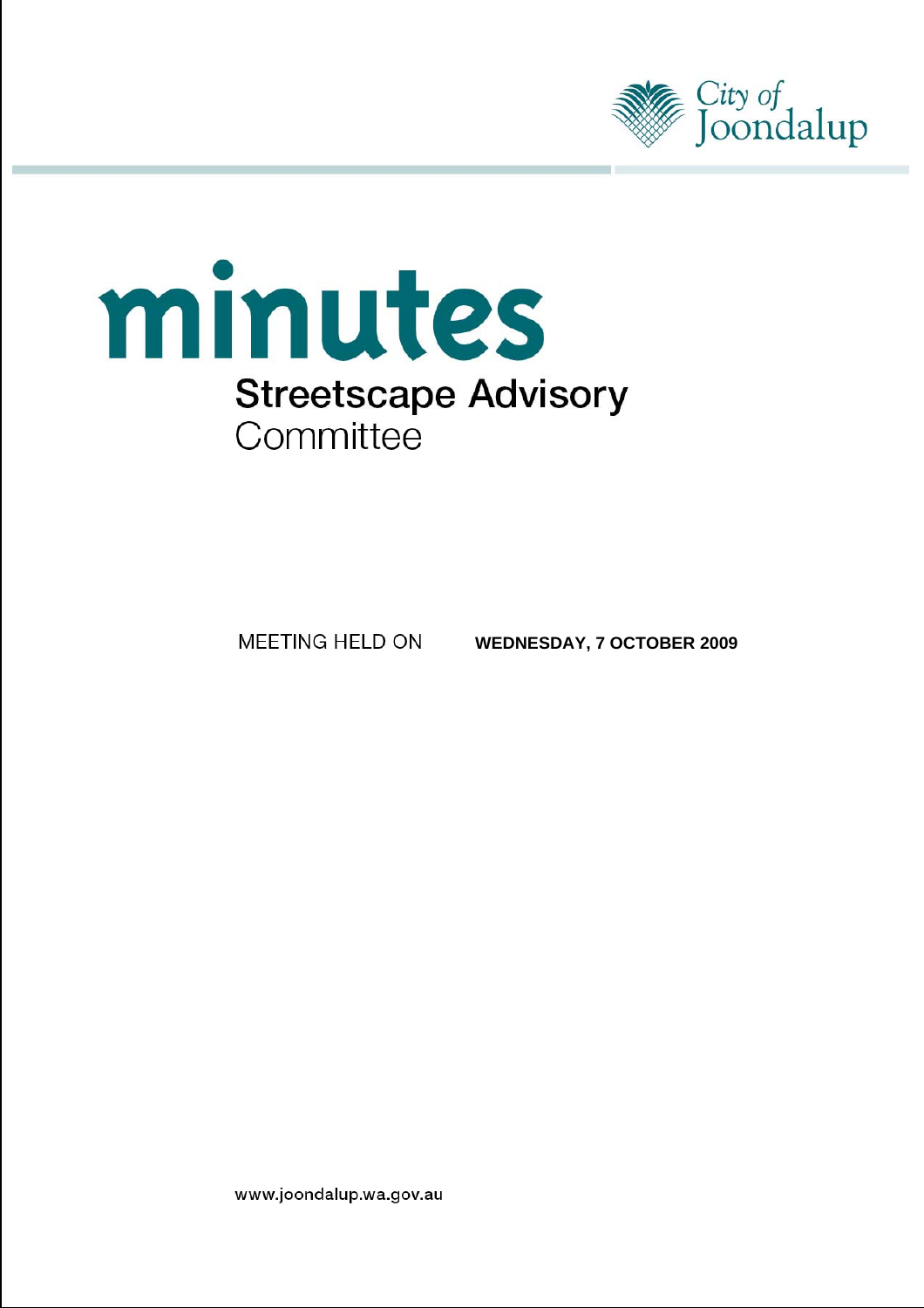# **TABLE OF CONTENTS**

| <b>Item No</b>    | <b>Title</b>                                                                   | Page No |  |  |  |  |  |
|-------------------|--------------------------------------------------------------------------------|---------|--|--|--|--|--|
|                   | Declaration of Opening                                                         | 3       |  |  |  |  |  |
|                   | Apologies/Leave of absence                                                     |         |  |  |  |  |  |
|                   | <b>Confirmation of Minutes</b>                                                 | 3       |  |  |  |  |  |
|                   | Announcements by the Presiding Person without<br>discussion                    | 4       |  |  |  |  |  |
|                   | <b>Declarations of Interest</b>                                                | 4       |  |  |  |  |  |
|                   | Identification of matters for which the meeting may sit<br>behind closed doors | 4       |  |  |  |  |  |
|                   | Petitions and deputations                                                      | 4       |  |  |  |  |  |
|                   | Reports                                                                        | 4       |  |  |  |  |  |
|                   | Presentation - City of Joondalup Master Plan                                   | 4       |  |  |  |  |  |
| Item 1            | Maintenance and Presentation of Public Access Ways                             | 4       |  |  |  |  |  |
| Item <sub>2</sub> | <b>City of Joondalup Street Trees</b>                                          | 10      |  |  |  |  |  |
|                   | Motions for which previous notice has been given                               | 18      |  |  |  |  |  |
|                   | Requests for Reports for Future Consideration                                  | 18      |  |  |  |  |  |
|                   | Closure                                                                        | 18      |  |  |  |  |  |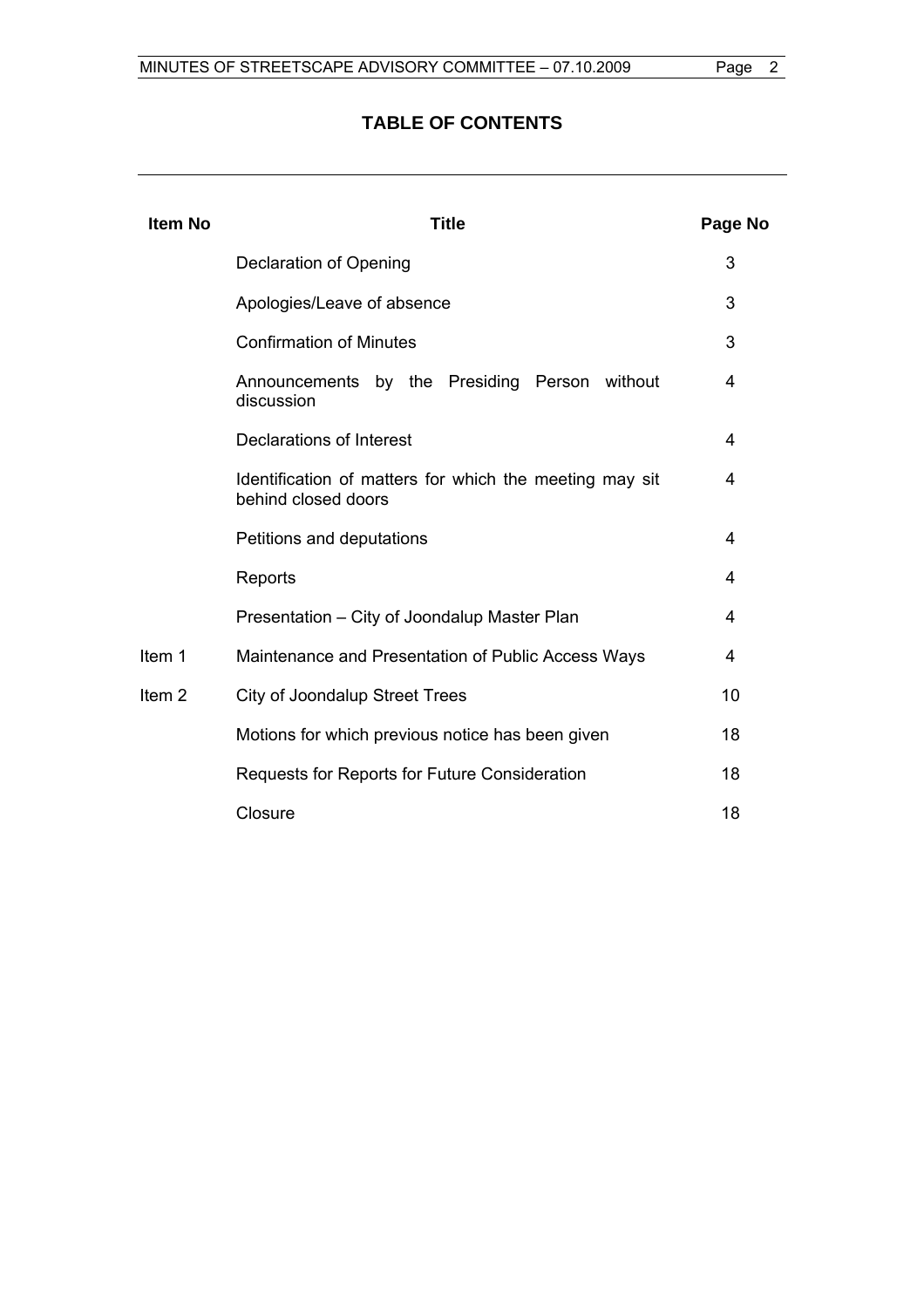# **CITY OF JOONDALUP**

# <span id="page-2-0"></span>**MINUTES OF THE STREETSCAPE ADVISORY COMMITTEE MEETING HELD IN CONFERENCE ROOM 2, JOONDALUP CIVIC CENTRE, BOAS AVENUE, JOONDALUP ON WEDNESDAY, 7 OCTOBER 2009.**

# **ATTENDANCE**

# **Committee Members:**

| Cr Trona Young              | <b>Presiding Person</b>         |
|-----------------------------|---------------------------------|
| Cr Mike Norman              | <b>Deputy Presiding Person</b>  |
| Cr Brian Corr               |                                 |
| Cr Kerry Hollywood          |                                 |
| Ms Christine Hamilton-Prime | <b>Community Representative</b> |
| Mr Des Lock                 | <b>Community Representative</b> |
| Mr Jason Royal              | <b>Community Representative</b> |
| Mr Kevin Burke              | <b>Community Representative</b> |
| Mr Mark McPherson           | <b>Community Representative</b> |
| Mrs Yvonne McPherson        | <b>Community Representative</b> |
| Ms Penny Gilpin             | <b>Community Representative</b> |
|                             |                                 |
| <b>AU: - - - -</b>          |                                 |

# **Officers:**

| Mr Martyn Glover | Director Infrastructure Services  |
|------------------|-----------------------------------|
| Mr Tim Halls     | <b>Manager Operation Services</b> |
| Ms Anne Purdy    | <b>Administrative Secretary</b>   |

# **DECLARATION OF OPENING**

The Presiding Person declared the meeting open at 1800 hrs.

# **APOLOGIES/LEAVE OF ABSENCE**

Nil.

# **CONFIRMATION OF MINUTES**

# MINUTES OF THE STREETSCAPE ADVISORY COMMITTEE MEETING HELD ON 16 JULY 2009

**MOVED Cr Norman, SECONDED Cr Hollywood that the minutes of the meeting of the Streetscape Advisory Committee held on 16 July 2009 be confirmed as a true and correct record, subject to the correction that Mr Kevin Burke be listed as an attendee at the meeting.** 

#### The Motion was Put and **CARRIED** (11/0)

**In favour of the Motion:** Crs Young, Norman, Corr, Hollywood, Mr Burke, Ms Gilpin, Ms Hamilton-Prime, Mr Lock, Mrs McPherson, Mr McPherson, and Mr Royal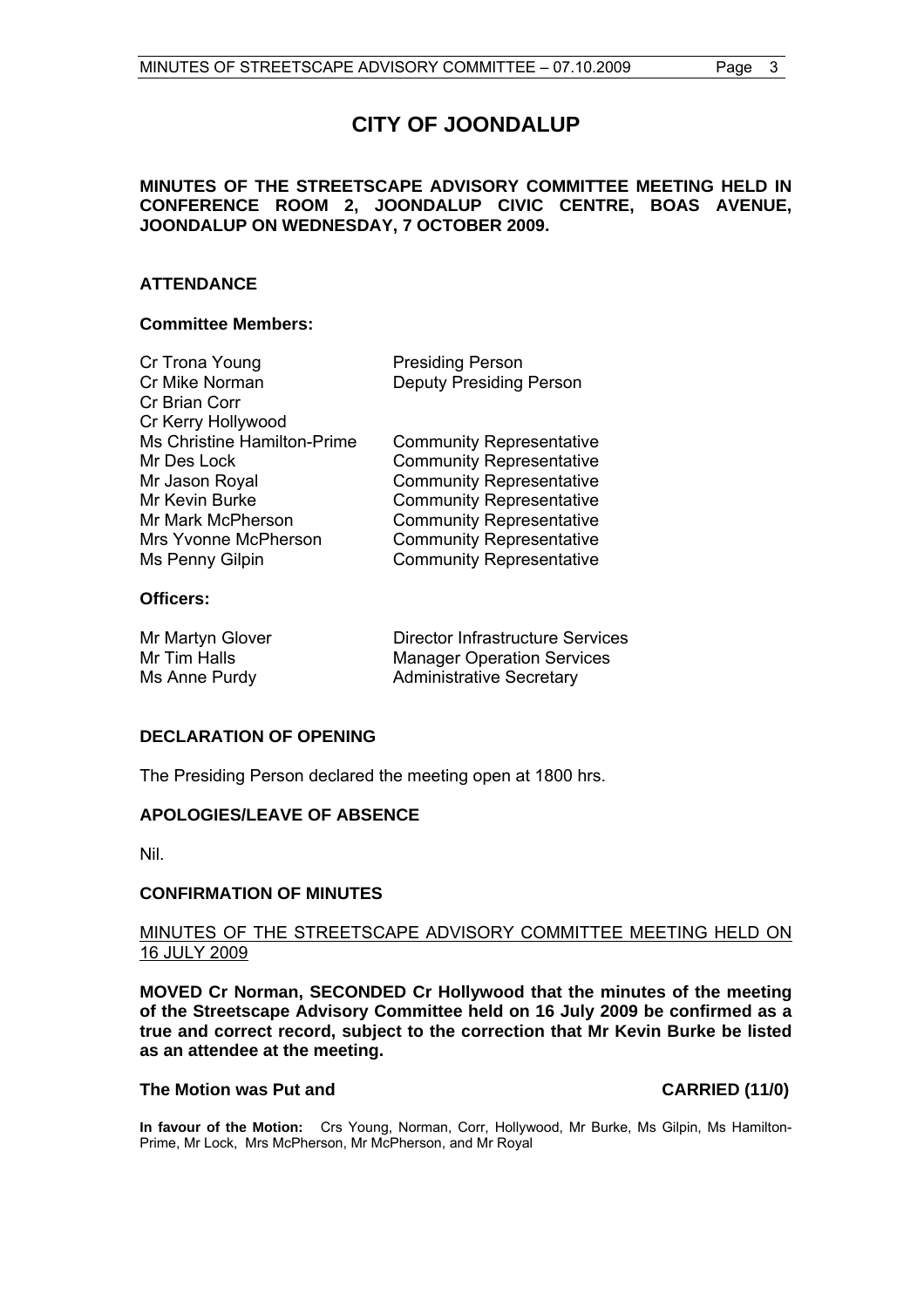# <span id="page-3-0"></span>**ANNOUNCEMENTS BY THE PRESIDING PERSON WITHOUT DISCUSSION**

Cr Young thanked the committee members for their contribution to the Streetscape Advisory Committee.

# **DECLARATIONS OF INTEREST**

Nil.

**IDENTIFICATION OF MATTERS FOR WHICH THE MEETING MAY SIT BEHIND CLOSED DOORS** 

Nil.

# **PETITIONS AND DEPUTATIONS**

Nil.

**REPORTS** 

# **PRESENTATION - CITY OF JOONDALUP LANDSCAPE MASTER PLAN [53597]**

The Director, Infrastructure Services provided a presentation on the City of Joondalup Landscape Master Plan, as requested at the Streetscape Advisory Committee meeting held on 16 July 2009.

*Appendix 2 refers* 

*To access this attachment on electronic document, click here: <Attach2min071009.pdf>*

# **ITEM 1 MAINTENANCE AND PRESENTATION OF PUBLIC ACCESS WAYS**

**WARD:** All

- **RESPONSIBLE** Mr Martyn Glover **DIRECTOR:** Infrastructure Services
- **FILE NUMBER:** 100232, 52591

**ATTACHMENTS:** Nil.

# **PURPOSE**

To review the City's current maintenance practices associated with Public Access Ways (PAWs), benchmark with industry standards, identify gaps within the service and provide any recommendations for service level improvement.

\_\_\_\_\_\_\_\_\_\_\_\_\_\_\_\_\_\_\_\_\_\_\_\_\_\_\_\_\_\_\_\_\_\_\_\_\_\_\_\_\_\_\_\_\_\_\_\_\_\_\_\_\_\_\_\_\_\_\_\_\_\_\_\_\_\_\_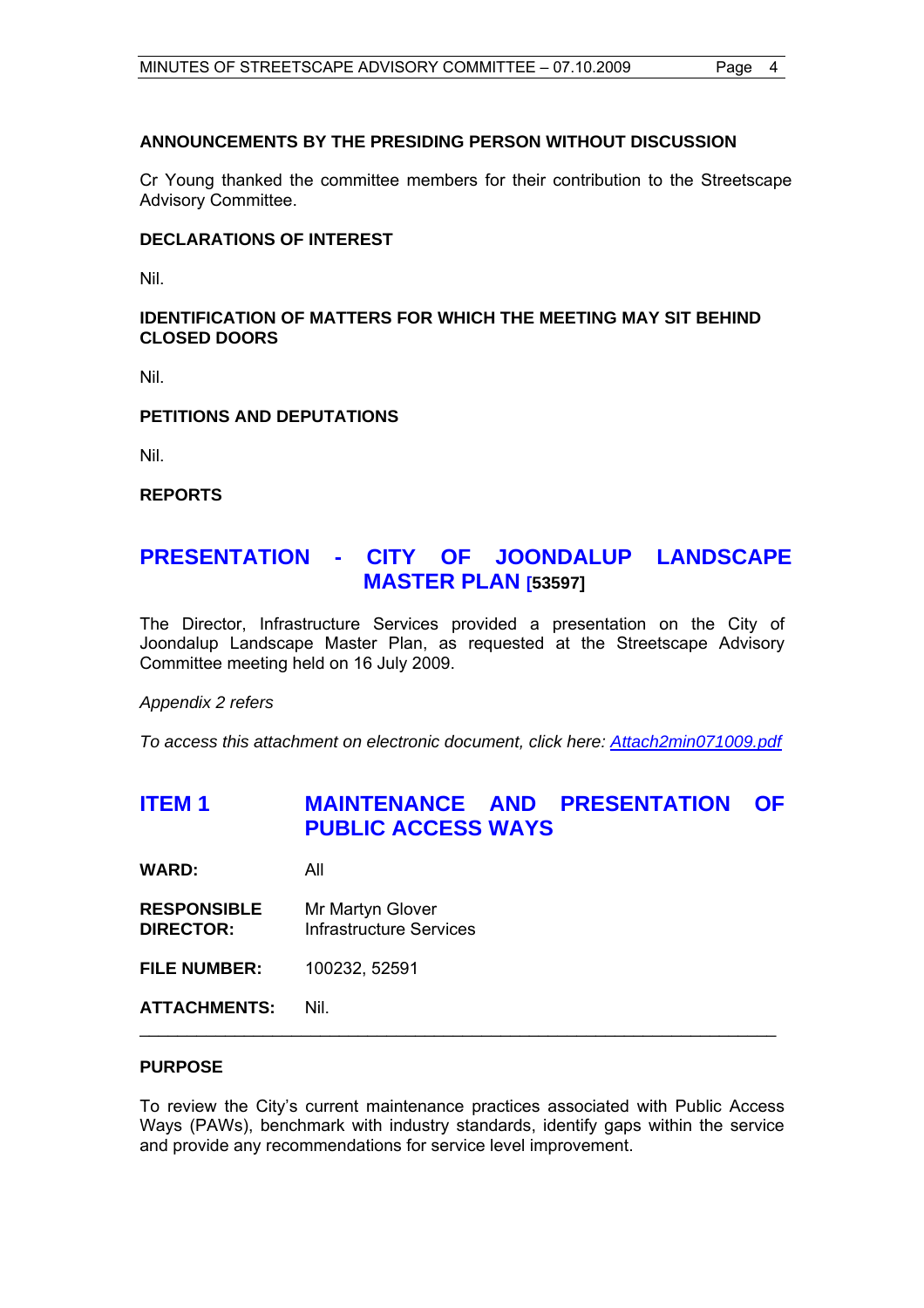# **EXECUTIVE SUMMARY**

There are 989 thoroughfares referred to as PAWs throughout the suburbs of the City of Joondalup.

This has recently been highlighted by the Streetscape Advisory Committee which requested that Council seek a report relating to the maintenance and presentation of PAWs throughout the City.

Maintenance and presentation of PAWs is currently limited to existing service levels that can be delivered by the resources available to the City. This currently consists of two work crews with a vehicle assigned to each crew.

Background information for the report includes benchmarking with similar local authorities.

*It is recommended that the Streetscape Advisory Committee NOTES the report on Maintenance and Presentation of Public Access Ways.* 

#### **BACKGROUND**

It was resolved at the Ordinary Meeting of 18 August 2009 that Council:

*"Supports the Streetscape Advisory Committee's request for the Council to seek a report from the Chief Executive Officer relating to the maintenance and presentation of public access ways."* 

There are 989 thoroughfares referred to as PAWs throughout the suburbs of the City of Joondalup. The PAWs are throughout the suburbs with the majority located in the older suburbs of the City as demonstrated in Figure 1 below:



#### **Figure 1**

The highest numbers of PAWs are located in the suburbs of Duncraig (123), Kingsley (89), Heathridge (83), and Padbury (81). Suburbs with the lowest number of PAWs include Iluka (0), Burns Beach (2), Marmion (14) and Kinross (14).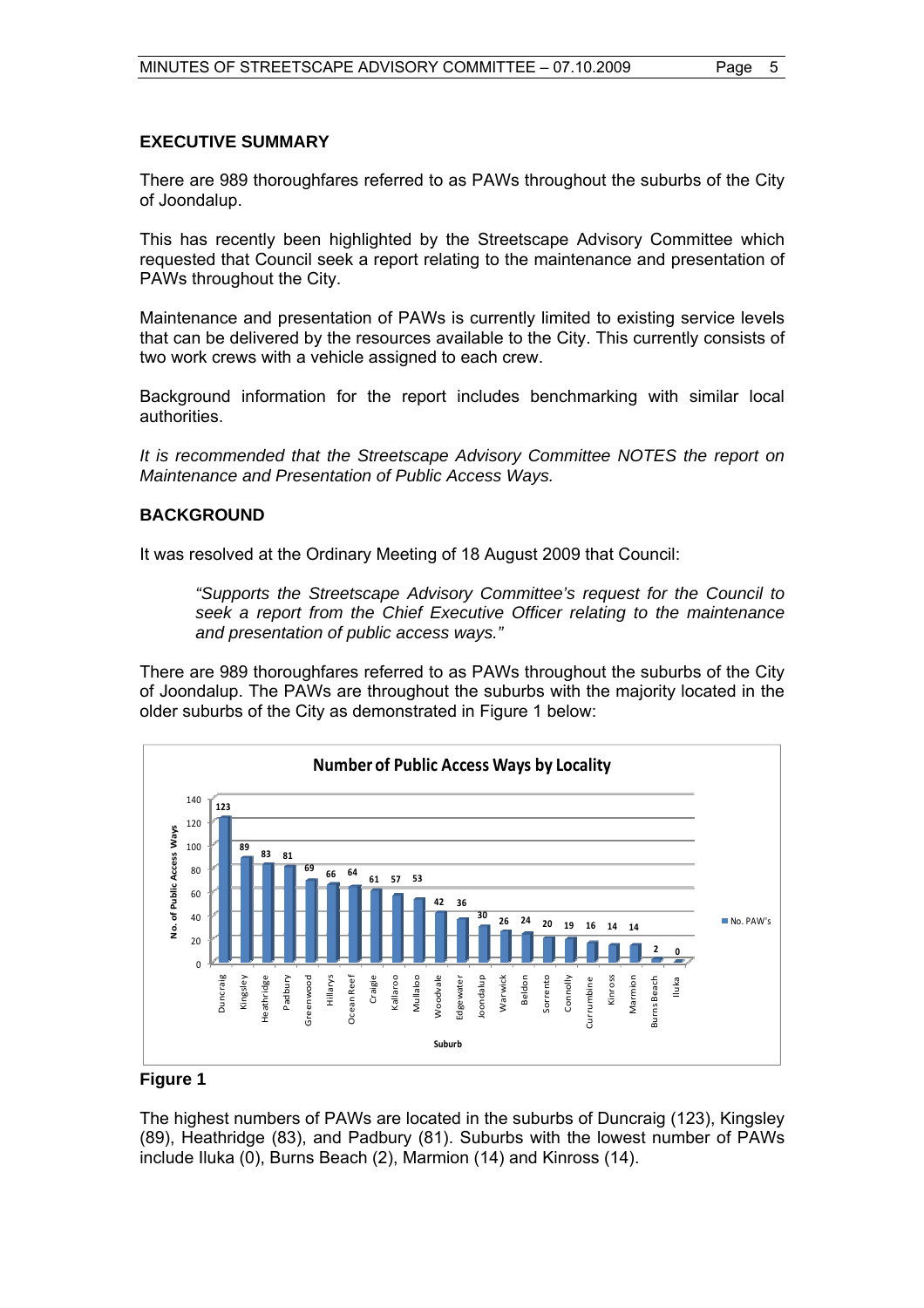PAWs are atypical of subdivision design during the 70s, 80s and 90s to provide pedestrian access connectivity through the development between culs-de-sac. In more recent years these reserve have been less popular due to their association with antisocial behaviour. This has been supported by the reintroduction of grid style subdivisions in accordance with the Liveable Neighbourhoods document.

PAWs are generally paved sections of pedestrian thoroughfares linking streets, running between properties. They are typically 3m wide, fence to fence, with a 1.2m wide, asphalt or concrete footpath running down the middle of the reserve. On either side of the footpath is a verge area which is generally vegetated with grass, native plants and / or weeds.

The maintenance service for PAWs is currently carried out by two crews with one crew responsible for scheduled maintenance and the other for reactive maintenance. Scheduled maintenance is planned work carried out on a suburb by suburb basis, whereas reactive work consists of unplanned requested works from various stakeholders including residents and Elected Members.

Records of work requests received between July 2008 and June 2009 indicate that the City receives 350 requests which equates to approximately seven requests per week. The types of requests are listed in Figure 2 below:

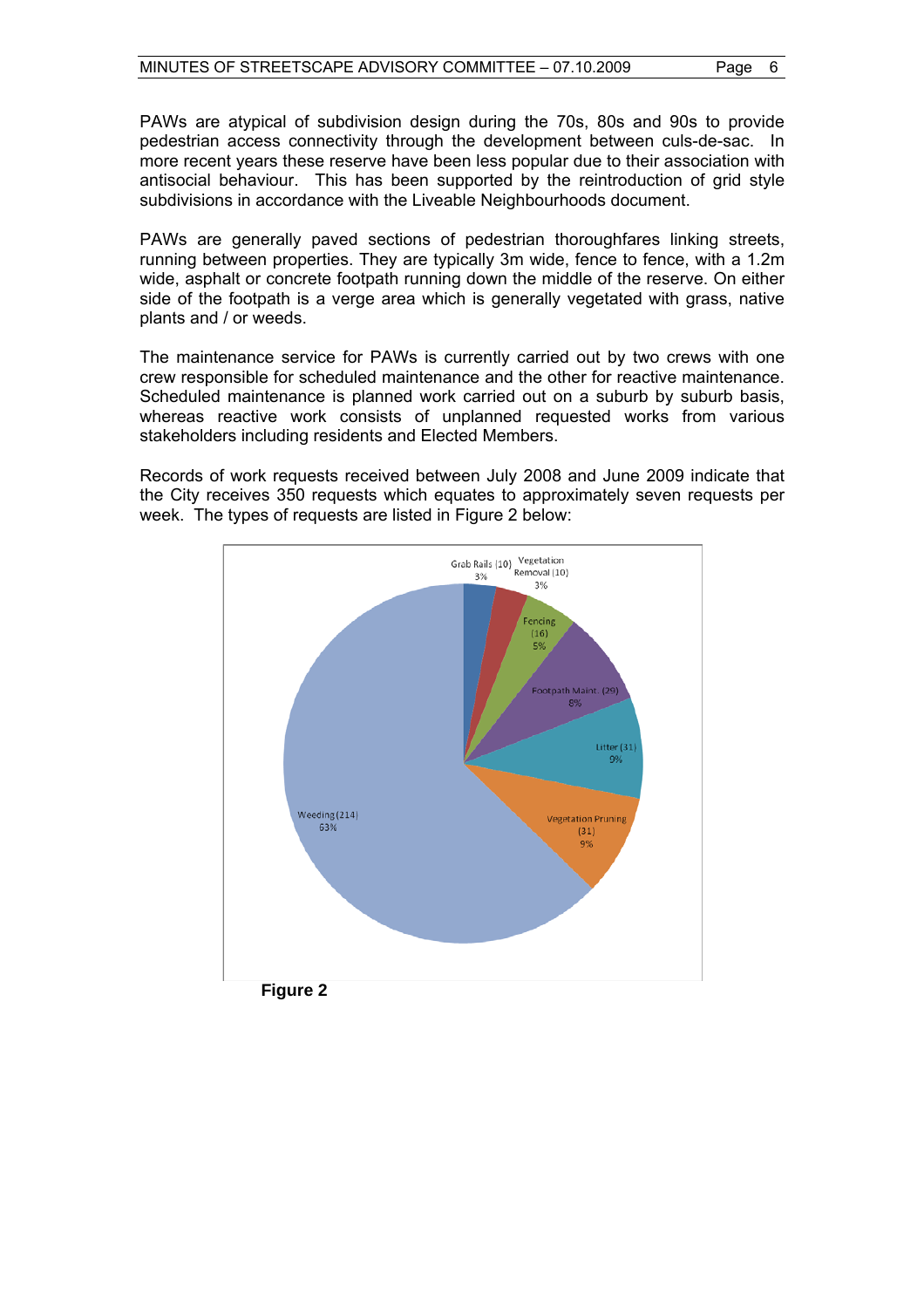# **DETAILS**

## **Current Works Practices**

Maintenance crews are equipped with the necessary plant and equipment to carry out the following maintenance activities:

• Weed control

Weeds are evident in most PAWs. The current practice is to control weeds by brush cutting and mowing.

• Pruning of vegetation

Overhanging vegetation occurs in the majority of PAWs. The current practice is to trim or cut back vegetation to the boundary line with hedge trimmers, chain saws and pole saws.

Verge maintenance (structural)

Stabilisation of verges is required where wash-a-ways are experienced during heavy rainfall. These occur on those PAWs that have steep grades or cross falls.

• Rubbish/vegetation removal

Rubbish removed from PAWs includes prunings, some of which is dumped, often over the fence from neighbouring properties.

• Weed spray

The City does not currently spray weeds in PAWs due to the cancellation of the contractor spraying service and the introduction of the new day labour service. It is envisaged that this new service could be introduced in the future, though subject to a review of service level requirements.

#### **Comparison with other Local Authorities**

Consideration was given to how the City's maintenance practices compared to other similar local authorities. Local authorities contacted were the City of Stirling, City of Melville and City of Wanneroo.

The local governments contacted were regarded as being of a similar size, age of development and having similar operational practices. The method of comparison is staff per number of PAWs because this was the only common data available. The City of Joondalup has the largest number of PAWs as demonstrated in Figure 3 below: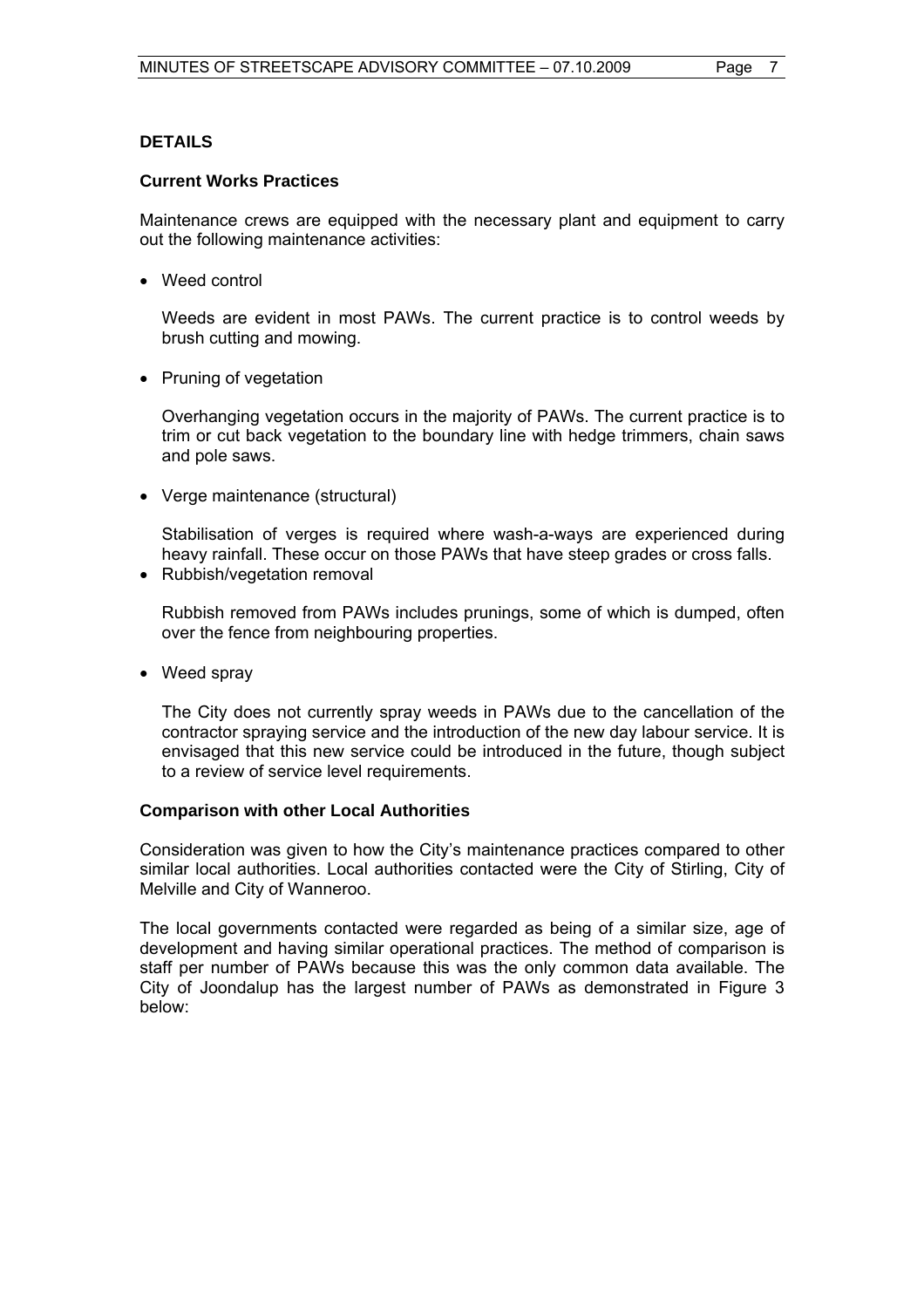

# **Figure 3**

The City of Joondalup also has the largest dedicated work group for PAWs however in terms of full time equivalent staff per PAW, it has the second greatest number of PAWs. This is detailed in the table below:

|                           |                          | <b>Resources</b>            |                         | <b>Maintenance Type</b> |              |                                |  |
|---------------------------|--------------------------|-----------------------------|-------------------------|-------------------------|--------------|--------------------------------|--|
| Local<br><b>Authority</b> | No.<br>οf<br><b>PAWs</b> | FTE's<br>(100% in<br>PAW's) | <b>PAW's</b><br>per FTE | <b>Vehicle Type</b>     | Reactive (%) | <b>Sche</b><br>duled<br>$(\%)$ |  |
| Joondalup                 | 989                      | $\overline{4}$              | 247                     | 2 x dual cab truck      | 75           | 25                             |  |
| Wanneroo                  | 250                      | 1                           | 250                     | 1 x dual cab truck      | 100          | $\Omega$                       |  |
| Stirling                  | 200                      | 1.1                         | 182                     | 1 x dual cab ute        | 100          | $\Omega$                       |  |
| Melville                  | 300                      | 1.75                        | 171                     | utes & trucks           | 0            | 100                            |  |

The City of Melville was the only local authority to have its maintenance program scheduled and its service level has inspections fortnightly, and scheduled maintenance twice a year and spraying twice a year.

The City of Joondalup in comparison prescribes to the following service level:

- Inspections on demand
- Scheduled maintenance once every 18 months

## **Issues and options considered**

#### Status Quo

This option limits scheduled maintenance to once every 18 months as a minimum plus attendance to all community requests.

## Mowing Service Increase

If the City continues with mowing only, it would be expected that between two and three visits would be required to manage the vegetation.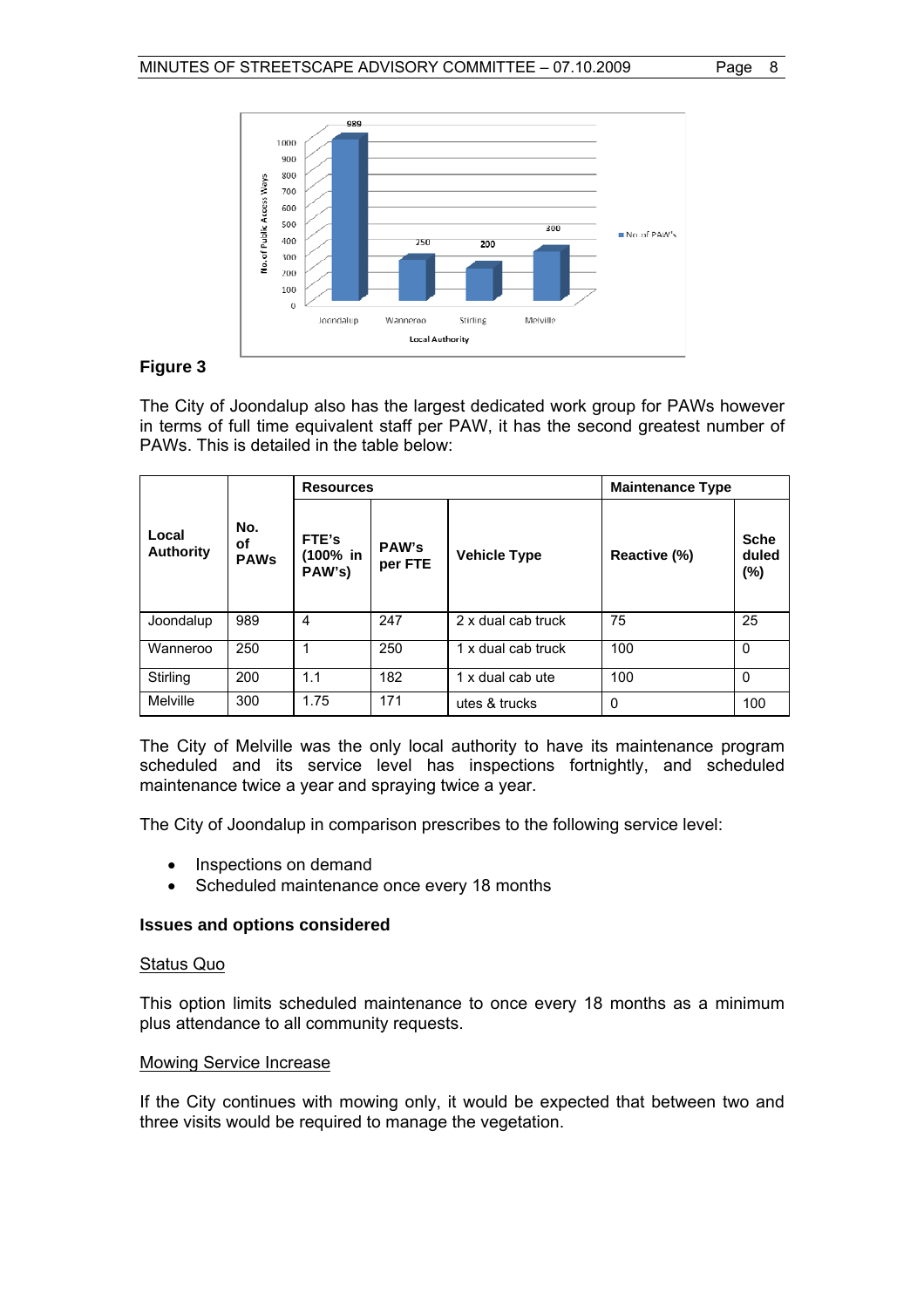# Metropolitan Perth Standard

This option, which is generally acceptable in the metropolitan area Councils, involves one visit per year including mowing and / or weed spray.

#### Preferred Joondalup Standard

The administration's suggested service level is a minimum of one visit per year using mowing and / or weed spraying techniques as required plus attendance to all community requests. It would be anticipated that the community requests would reduce over time as the schedules are refined.

#### **Legislation/Strategic Plan/Policy Implications**

#### **Legislation:**

*Local Government Act 1995 (Part 3, Division 2, Section 3.52* – Refers to public access to be maintained and plans kept

*Local Government and public property law 1999 (Part 8)* – Activities in thoroughfares

#### **Strategic Plan**

Not applicable

**Policy** 

Not applicable

#### **Risk Management considerations:**

PAWs serve as thoroughfares for a variety of traffic including pedestrians and bicycles, therefore to minimise the City's exposure to public liability, the pavements and verges within the boundaries should be maintained to an acceptable standard. The issue is whether the current service level is an acceptable standard.

#### **Financial/Budget Implications:**

The 2009/10 Budget and Year to Date expenditure are as shown below:

| <b>Budget Amount:</b> | \$202,000 |
|-----------------------|-----------|
| <b>YTD Amount:</b>    | \$39,000  |

#### **Regional Significance:**

Not applicable

#### **Sustainability implications:**

Maintaining PAWs to the highest possible standard ensures future access sustainability for a variety of traffic including pedestrians and bicycles.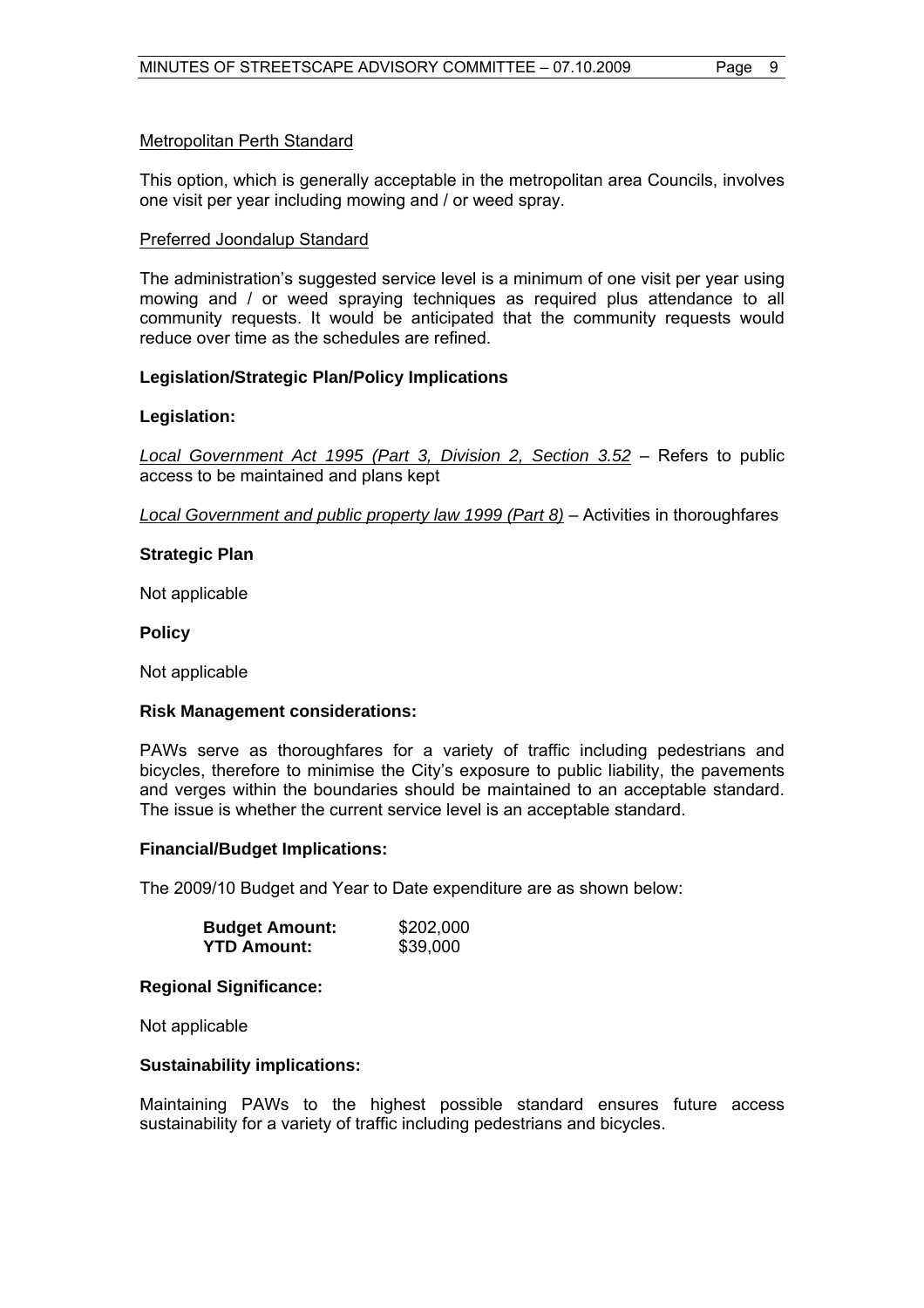# <span id="page-9-0"></span>**Consultation:**

The City has consulted with the Cities of Stirling, Melville and Wanneroo.

## **COMMENT**

The current service level for PAWs is similar to that of other local governments and could be considered as the acceptable minimum. The reintroduction of weed spraying to the service will reduce the number of visits required for each PAW. The City is currently considering the provisional weed spray equipment for the PAW vehicles so that the current mowing staff can apply the herbicide chemicals as part of their service. This service is one of many provided to the community and consequently is subject to the same budgetary pressure and prioritisation process each year.

It is intended that this service, like all maintenance services, be reviewed by the Council as part of the annual budgetary process in 2010/11.

#### **VOTING REQUIREMENTS**

Simple Majority

**MOVED Mr Burke, SECONDED Ms Gilpin that the Streetscape Advisory Committee NOTES the report on Maintenance and Presentation of Public Access Ways.** 

#### **The Motion was Put and CARRIED (11/0)**

**In favour of the Motion:** Crs Young, Norman, Corr, Hollywood, Mr Burke, Ms Gilpin, Ms Hamilton-Prime, Mr Lock, Mrs McPherson, Mr McPherson, and Mr Royal

# **ITEM 2 CITY OF JOONDALUP STREET TREES**

**WARD:** All

- **RESPONSIBLE** Mr Martyn Glover **DIRECTOR:** Infrastructure Services
- **FILE NUMBER:** 02767
- **ATTACHMENTS:** Attachment 1 Species lists from other local governments. Attachment 2 City of Joondalup current preferred street tree planting list. Attachment 3 Recommended additional tree species

#### **PURPOSE**

To report on additional tree species suitable for median island and verge planting in the City of Joondalup that can be included in the City's preferred street tree species list.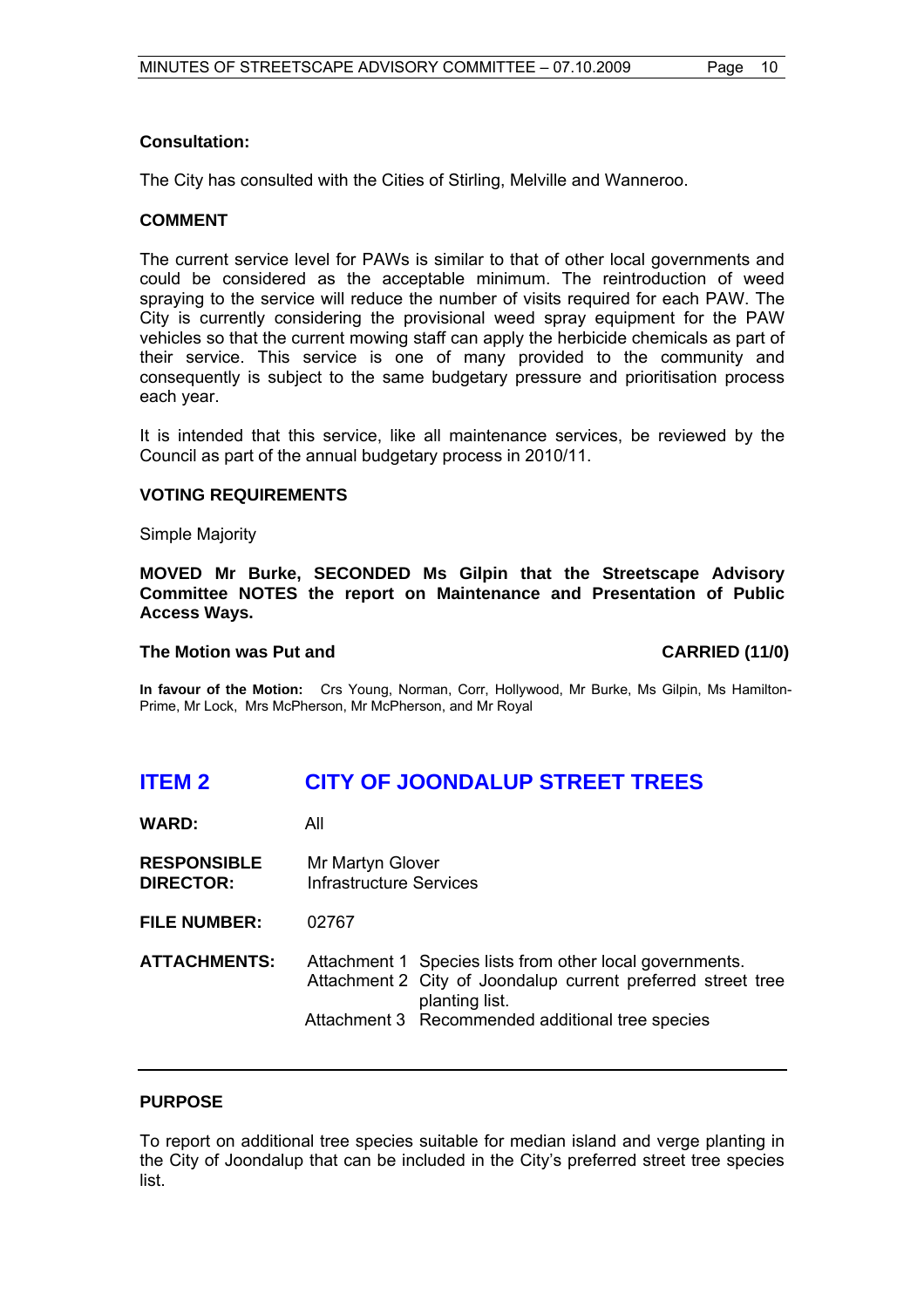# **EXECUTIVE SUMMARY**

The purpose of this report is to identify additional tree species that may be suitable for planting on the City's verge and median islands and can be included on the current preferred street tree species list.

There are many considerations when selecting an appropriate tree to be used in the urban environment. All tree planting should be conducted with consideration as to how the tree will fit into its environment once established. It requires a planned approach with a clear outcome of the desired effect the tree is to have once it has reached maturity. This could involve a feature tree within a roundabout, a 'boulevard' setting, a themed streetscape, residential verges and precinct plantings. Unplanned planting of trees in areas which are not suited to the chosen species may lead to future costs and maintenance issues.

In considering future street tree plantings and appropriate species the City must plan with forethought and direction.

Although local species would be preferred for future plantings many are not suitable for residential or commercial verges and would struggle in the urban environment. However there is a place for natives, introduced evergreen and deciduous tree species. When planting trees within road reserves solar access must be considered and in some situations a deciduous species may be the preferable option as it allows winter sun into homes and offers protection from the hot summer sun.

Street tree trials are predominantly carried out in Eastern Australia which can provide misleading information about the trees as the climatic conditions vary greatly to those in the Perth region. What thrives in Eastern Australia will not necessarily thrive here in the West. By conducting trials within the Joondalup area, the City will be able to monitor a particular species performance in the local area and therefore obtain accurate information on species performance and suitability. This will also develop an urban forest unique to the City of Joondalup.

In researching alternative street tree species for the City of Joondalup, reference was made to the preferred planting lists from the City of Belmont, City of Subiaco, City of South Perth, City of Wanneroo and the City of Fremantle. (See attachment 1). Several other local governments were also contacted but did not use a formalised species list.

*It is recommended that the Streetscape Advisory Committee:* 

- *1 ENDORSES the current and recommended preferred street tree species;*
- *2 NOTES that there is a planned approach to tree planting and species selection within the City of Joondalup;*
- *3 NOTES that the City is developing an over arching methodology for how existing trees are cared for, maintained and dealt with in development applications;*
- *4 CONSIDERS carrying out street tree trials to investigate alternative street tree species.*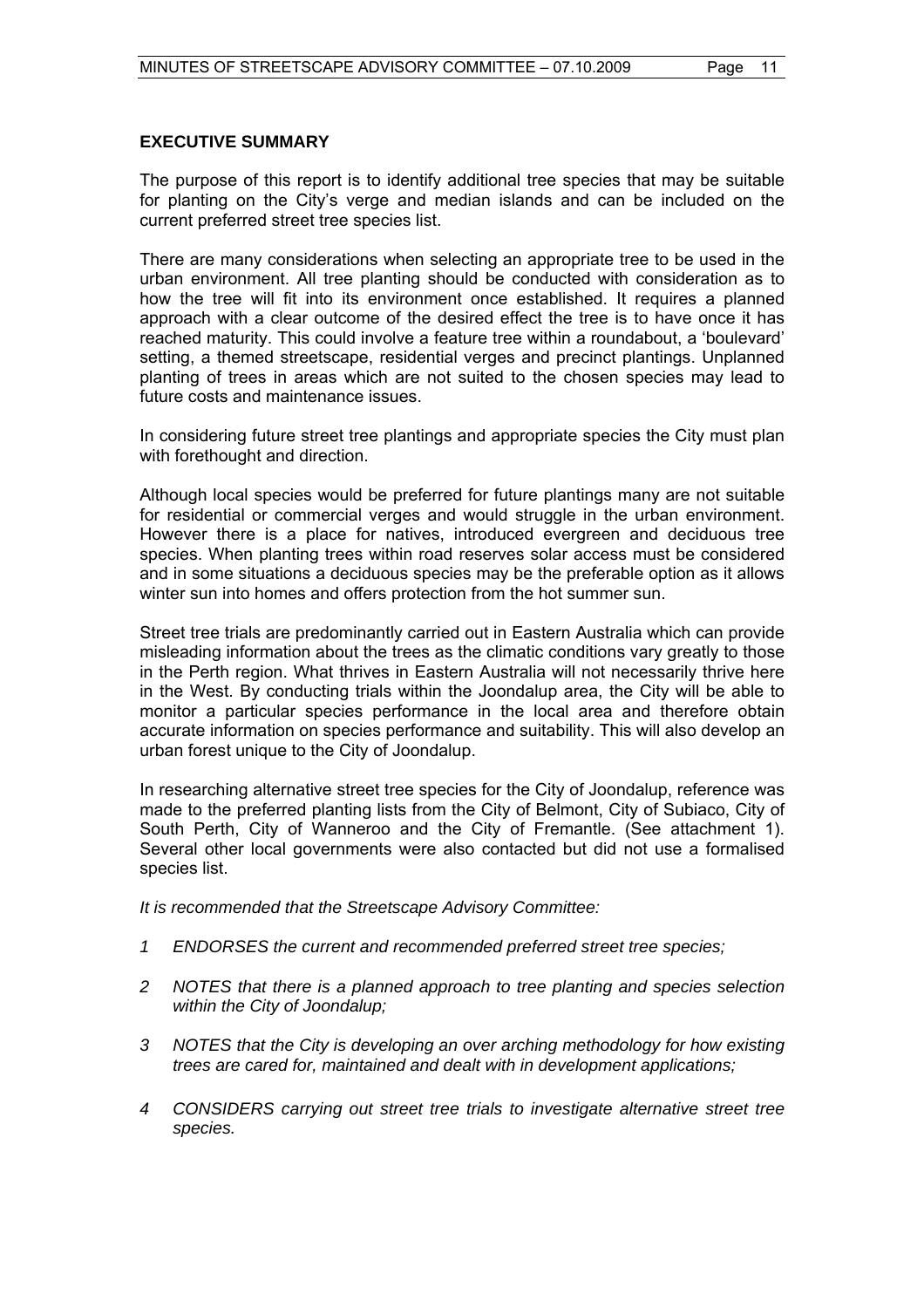# **BACKGROUND**

The Streetscape Advisory Committee was established to provide advice to the Council on local streetscape amenity such as street trees, verges, public access ways and medians. Its role also includes assisting the Council with the establishment of themed planting on road reserves to bolster the amenity of the City's neighbourhoods.

The Committee membership comprises four Elected Members and eight Community Representatives.

Council at its Ordinary Meeting of 18 August 2009 resolved the following:

*"That Council supports the Streetscape Advisory Committee's request for the Council to seek a report from the Chief Executive Officer on the street tree species available for planting in the City of Joondalup, including both exotic and native species."* 

# **DETAILS**

Street trees provide a range of benefits within the urban environment and are crucial for the shaping of the City's landscape. One of the key objectives in planting trees is selecting a species of tree that is appropriate to local environmental conditions and the constraints of the planting location. This selection process aims to ensure that trees make positive contributions to environmental amenity and any negative features are minimised.

When planting trees a planned approach with a clear outcome of the desired effect the tree is to have must be considered. This could be a feature tree within a roundabout, the 'boulevard' or avenue effect of canopies joining over the road reserve or a simple themed streetscape.

When careful planning of street tree selection occurs and the tree is allowed to mature the benefit to the local environment is substantial as highlighted below:

- Trees assist in reducing household heating and cooling costs
- Trees assist in reducing reduce heat emanating from roads, paving and houses
- Trees intercept storm water run off reducing the possibility of flooding
- Air quality is improved by trees as they absorb carbon dioxide and many air born pollutants
- Create valuable habitat for fauna

#### **Issues to be considered:**

With all future street tree plantings appropriate species must be selected with forethought and direction. The City needs to anticipate what the desired effect of the future plantings are to achieve. Situations such as; are the trees to be planted on small residential verges, large tree lined avenues and amenity planting need to be considered. All tree plantings need to be looked at as a long term asset and investment, for the resident, visitor and for future generations.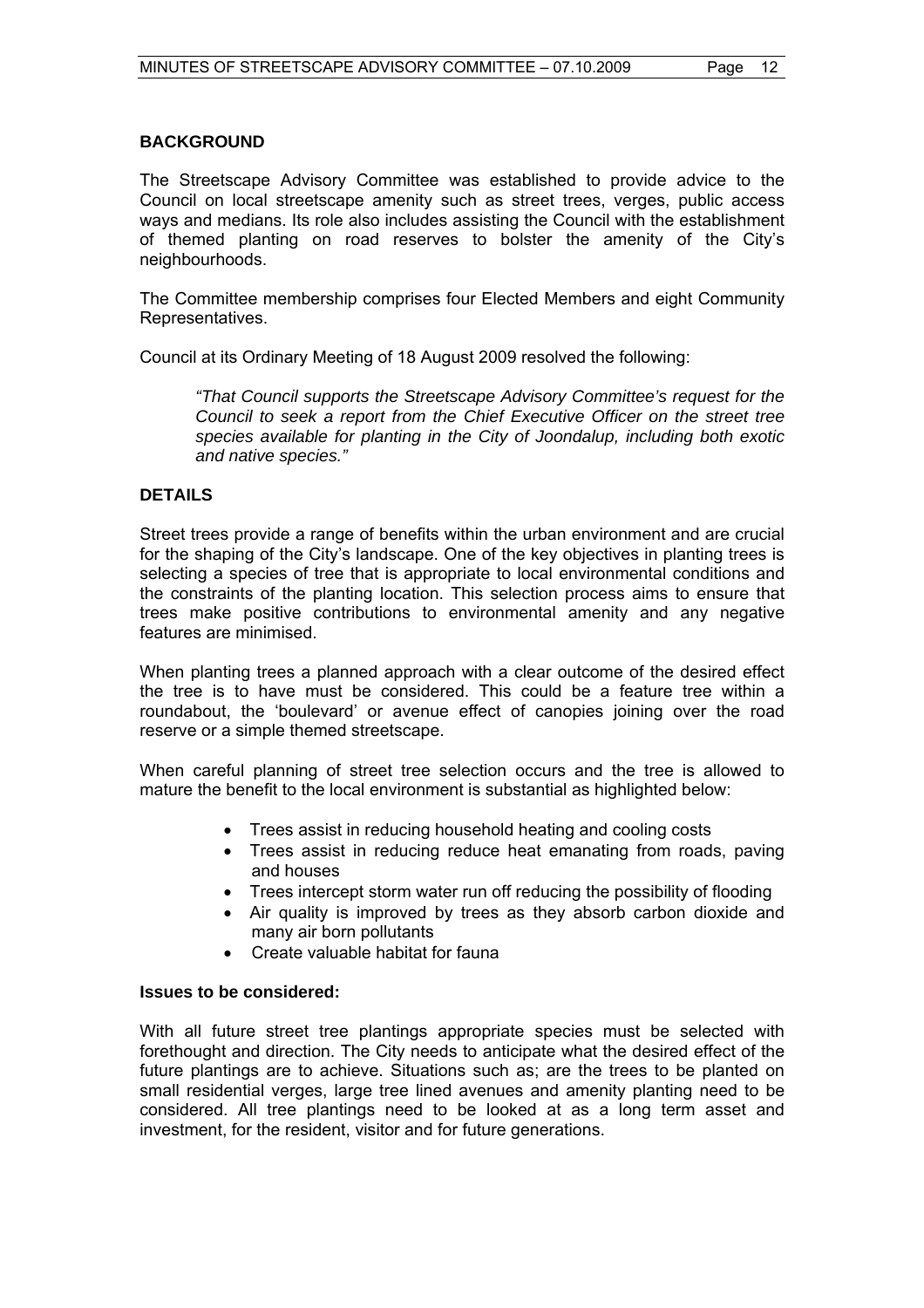Although local species would be the preferred choice for future plantings many are not suitable for residential or commercial verges and do not thrive in the urban environment, therefore exotic species need to be considered. Many streets in Joondalup and across Australia are planted with exotics and have proven to be very successful.

When selecting tree species that will be located near infrastructure such as footpaths and roads, trees with invasive root system or trees that are prone to limb failure are to be avoided. The benefit of an expanded tree selection list allows the City to avoid planting species which are not suitable for a particular area and therefore minimise the possibility of future maintenance problems.

When planting trees within road reserves solar access must be considered. In many situations a deciduous species may be preferable as it allows sunlight into homes during the winter and filters sunlight during the summer.

There is no perfect street tree, however if the City selects the appropriate tree for the appropriate location and ensures all necessary measures both above and below ground are taken into account at the planting stage, there is every chance that the tree will develop successfully.

# **Availability**

An important factor when selecting street trees is the availability and quality of the required species from local nurseries. Lack of quality stock is an ongoing issue and one the City has contended with on many landscaping projects and ongoing maintenance.

#### **Trials**

To ensure the City is looking at all available options with regard to tree species selection it is recommended that the City carry out trials to investigate alternative street tree species. If successful these trees are then added to the preferred species list. Street tree trials in Australia have been predominantly carried out in Eastern Australia which can provide misleading information about the trees as the climatic conditions vary greatly to those in the Perth region. Perth has unique environmental conditions such as extremely poor soils, strong winds, changing weather patterns and decreasing rainfall which all impact the ability of tree species performance. By conducting trials within the Joondalup area, the City will be able to monitor a particular species performance in the local area and therefore obtain accurate information on species performance and suitability. This will also develop an urban forest unique to the City of Joondalup

#### **Current Species List**

The City of Joondalup's current street tree species list has been utilised for a number of years and is similar to tree species planting throughout Perth's local governments. All of the species on the City's current list feature on the lists obtained from the City of Belmont, City of Subiaco, City of South Perth, City of Wanneroo and the City of Fremantle.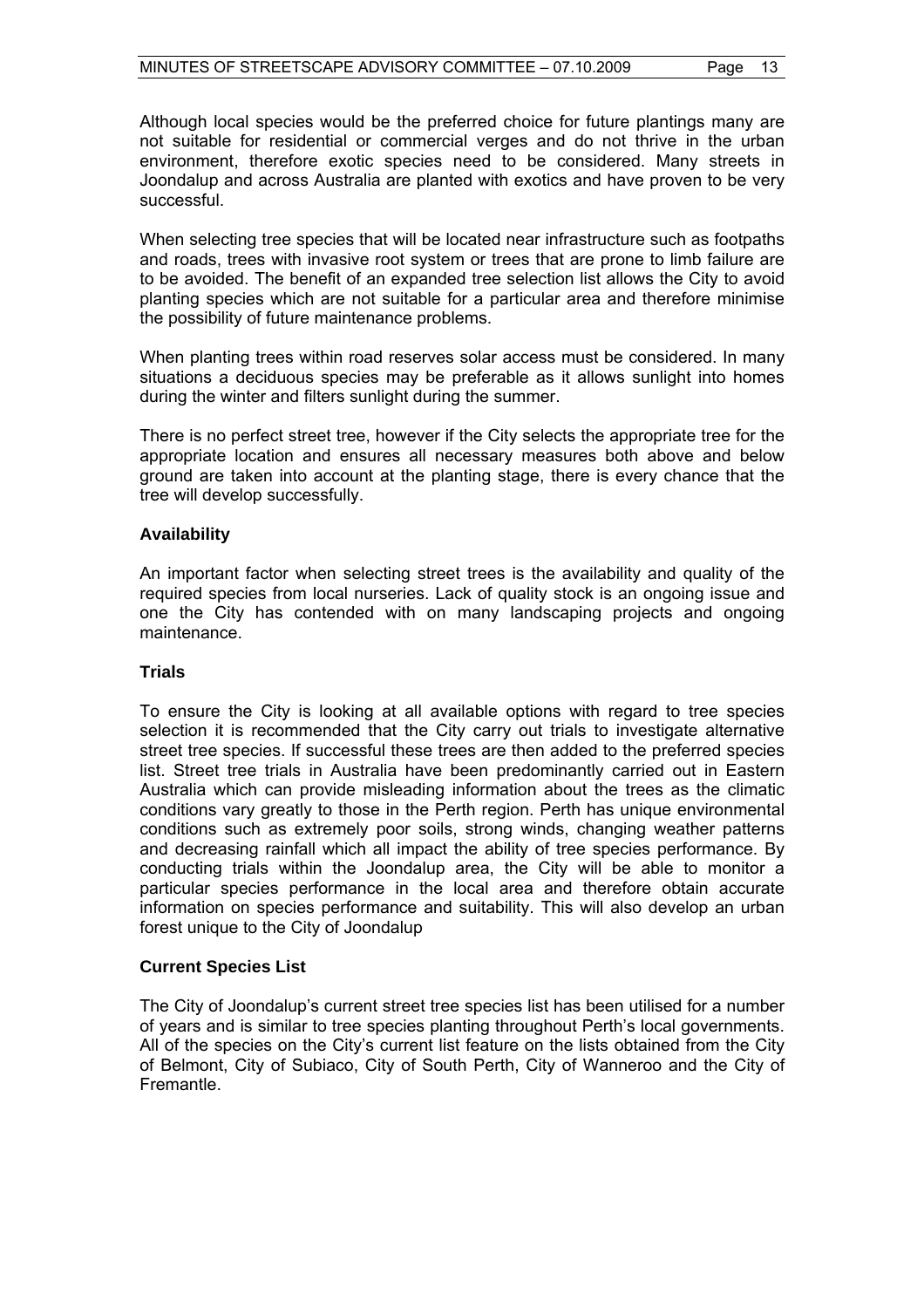The City of Joondalup's current preferred species list is as seen in the below table, see Attachment 2 for descriptions and photographs:

| <b>Botanical Name</b>                  | <b>Common Name</b>                          | Height range (m) | Suitable for under<br>power lines | Suitable for Coastal<br>Areas | Not Suitable for Near<br><b>Areas</b><br><b>Bush Land</b> | <b>Australian Native</b> | Western Australian<br>Native | Deciduous | Only for large verges<br>and in consultation<br>with the City |
|----------------------------------------|---------------------------------------------|------------------|-----------------------------------|-------------------------------|-----------------------------------------------------------|--------------------------|------------------------------|-----------|---------------------------------------------------------------|
| Agonis flexuosa                        | WA Peppermint<br><b>Willow Myrtle</b>       | $6 - 10$         |                                   | $\sqrt{}$                     | $\sqrt{}$                                                 |                          | $\sqrt{}$                    |           |                                                               |
| Angophora costata                      | Smooth Bark Apple<br>Myrtle                 | $15 - 20$        |                                   |                               |                                                           | $\sqrt{}$                |                              |           |                                                               |
| Callistemon<br>'Kings<br>Park Special' | <b>Bottle Brush</b>                         | $\overline{4}$   | $\sqrt{}$                         | $\sqrt{}$                     |                                                           | $\sqrt{}$                |                              |           |                                                               |
| Corymbia ficifolia                     | WA Red Flowering<br>Gum                     | $10 - 15$        |                                   |                               |                                                           |                          | $\sqrt{}$                    |           |                                                               |
| Delonix regia                          | Poinciana                                   | $8 - 15$         |                                   |                               |                                                           |                          |                              | $\sqrt{}$ |                                                               |
| Eucalyptus<br>gomphocephala*           | Tuart                                       | $20 - 40$        |                                   | V                             |                                                           |                          | V                            |           | V                                                             |
| Eucalyptus nicholii                    | Narrow<br>Leaved<br><b>Black Peppermint</b> | $10 - 20$        |                                   |                               |                                                           | $\sqrt{}$                |                              |           |                                                               |
| Eucalyptus<br>sideroxylon rosea        | Pink<br>Flowering<br>Ironbark               | $10 - 15$        |                                   |                               |                                                           | $\sqrt{}$                |                              |           |                                                               |
| Eucalyptus torquata                    | Coral Gum                                   | $3 - 7$          | $\sqrt{}$                         |                               |                                                           |                          | V                            |           |                                                               |
| Gleditsia tricanthos<br>'Shade Master' | Honey Locust                                | $10 - 15$        |                                   |                               | $\sqrt{ }$                                                |                          |                              | $\sqrt{}$ |                                                               |
| Jacaranda<br>mimosifolia               | Jacaranda                                   | $10-15$          |                                   |                               | V                                                         |                          |                              | $\sqrt{}$ |                                                               |
| Melaleuca<br>cuticularis               | Salt Paper Bark /<br>White Paper Bark       | $3 - 7$          | $\sqrt{}$                         | V                             | V                                                         |                          | $\sqrt{}$                    |           |                                                               |
| Melaleuca<br>lanceolata                | Rottnest Tea Tree                           | $3 - 8$          | $\sqrt{}$                         | $\sqrt{}$                     | V                                                         |                          | $\sqrt{}$                    |           |                                                               |
| Sapium sebiferum                       | <b>Chinese Tallow</b>                       | $5 - 7$          | $\sqrt{}$                         |                               |                                                           |                          |                              | $\sqrt{}$ |                                                               |

# **Alternative Species List**

In researching alternative street trees for the City of Joondalup, species lists from the City of Belmont, City of Subiaco, City of South Perth, City of Wanneroo and the City of Fremantle were investigated (See attachment 1). Street trees from these authorities that were not on the City's current species list were examined to determine if they could be added as suitable alternatives. After examining these lists, consulting with local arboriculturalists and taking into consideration the unique local conditions in Joondalup, additional tree species have been recommended to be included in the City's preferred tree species planting list.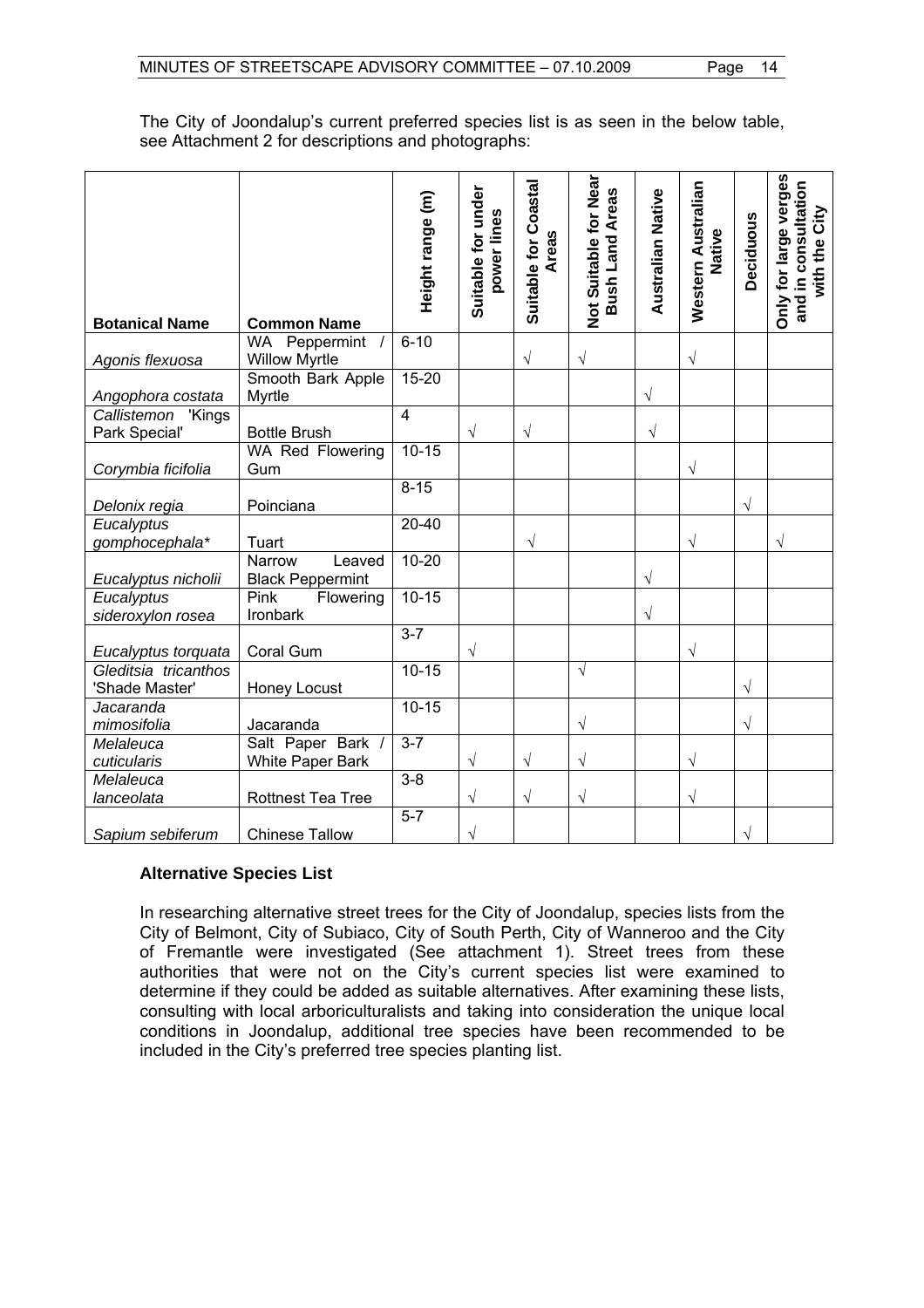The following table lists recommended species that are not currently featured on the City's current species list, but are recommended for addition the City of Joondalup's preferred tree species planting list. Please also see attachment 3 for descriptions and photographs:

| <b>Botanical</b><br><b>Name</b>         | <b>Common Name</b>                    | Height range       | Suitable for under power<br>lines | Suitable for Coastal<br><b>Areas</b> | Not Suitable for Near<br><b>Bush Land Areas</b> | <b>Australian Native</b> | Western Australian<br>Native | Deciduous  | consultation with<br>Only for large verges<br>the City<br>and in |
|-----------------------------------------|---------------------------------------|--------------------|-----------------------------------|--------------------------------------|-------------------------------------------------|--------------------------|------------------------------|------------|------------------------------------------------------------------|
| Allocasuarina fraseriana                | Fraser's<br>western<br>or<br>sheoak   | $10 - 13$          |                                   | $\sqrt{ }$                           |                                                 |                          | $\sqrt{ }$                   |            |                                                                  |
| Angophora hispida                       | Dwarf apple-myrtle                    | $8 - 10$           |                                   | $\sqrt{ }$                           |                                                 | $\sqrt{}$                |                              |            |                                                                  |
| Araucaria colunaris                     | Cook Island pine                      | 20-30              |                                   | $\sqrt{}$                            |                                                 |                          |                              |            | $\sqrt{ }$                                                       |
| <b>Brachychiton acerifolius</b>         | Illawarra flame tree                  | 15-25              |                                   |                                      |                                                 |                          |                              | $\sqrt{}$  | $\sqrt{ }$                                                       |
| Callistemon viminalis                   | Weeping bottlebrush                   | $7 - 9$            |                                   |                                      |                                                 | $\sqrt{}$                |                              |            |                                                                  |
| Celtis australis                        | Nettle tree                           | 15-20              |                                   |                                      | V                                               |                          |                              | $\sqrt{}$  |                                                                  |
| Corymbia citriodora<br>Corymbia eximia  | Lemon scented gum<br>Yellow bloodwood | 20-40<br>$10 - 12$ |                                   |                                      |                                                 | $\sqrt{}$                |                              |            | V                                                                |
| Corymbia eximia 'nana'                  | Dwarf yellow bloodwood                | $6 - 8$            |                                   |                                      |                                                 | $\sqrt{}$                |                              |            |                                                                  |
| Eucalyptus<br>polyanthemos              | Red box                               | $15 - 18$          |                                   |                                      |                                                 | $\sqrt{}$                |                              |            |                                                                  |
| Eucalyptus rudis                        | Flooded gum                           | $15 - 20$          |                                   |                                      |                                                 |                          | $\sqrt{}$                    |            | $\sqrt{}$                                                        |
| Eucalyptus scoparia                     | Wallangara white gum                  | $8 - 12$           |                                   |                                      |                                                 | $\sqrt{}$                |                              |            |                                                                  |
| Eucalyptus spathulata                   | Swamp mallet                          | $10 - 12$          |                                   |                                      |                                                 | $\sqrt{}$                |                              |            |                                                                  |
| Eucaluptus todtiana                     | Prickly bark                          | $10 - 15$          |                                   |                                      |                                                 |                          | $\sqrt{}$                    |            |                                                                  |
| Geijera parviflora                      | Wilga                                 | $10 - 12$          |                                   |                                      |                                                 | $\sqrt{}$                |                              |            |                                                                  |
| Magnolia<br>grandaflora<br>'little gem' | Laurel magnolia                       | $4-6$              | $\sqrt{}$                         |                                      |                                                 |                          |                              | $\sqrt{ }$ |                                                                  |
| Melaleuca<br>quinquenervia              | Broad leaf paperbark                  | $12 - 15$          |                                   |                                      | $\sqrt{}$                                       | $\sqrt{}$                |                              |            | $\sqrt{ }$                                                       |
| Pistacia chinensis                      | Chinese pistachio                     | $10 - 12$          |                                   |                                      |                                                 |                          |                              | $\sqrt{}$  |                                                                  |
| Platanus acerifolia                     | London plane                          | $20 - 30$          |                                   |                                      | $\sqrt{}$                                       |                          |                              |            | $\sqrt{ }$                                                       |
| Platanus orientalis                     | Oriental plane                        | $15 - 20$          |                                   |                                      | $\sqrt{ }$                                      |                          |                              |            | $\sqrt{ }$                                                       |
| Pyrus ussuriensis                       | Manchurian pear                       | $10 - 15$          |                                   |                                      |                                                 |                          |                              | $\sqrt{}$  |                                                                  |
| Ulmus parvifolia                        | Chinese elm                           | $10 - 15$          |                                   |                                      | $\sqrt{}$                                       |                          |                              | $\sqrt{}$  | $\sqrt{ }$                                                       |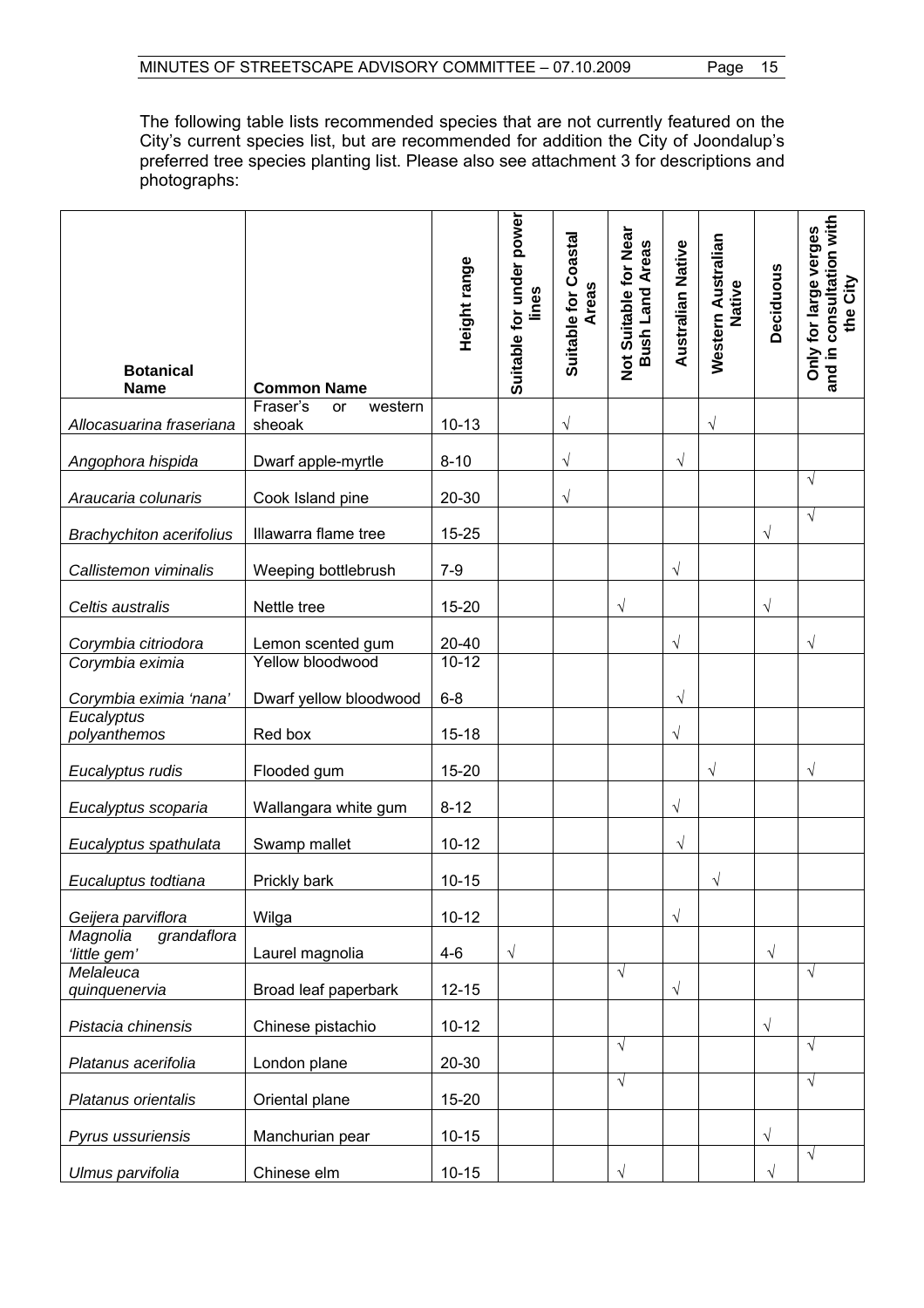# **Legislation/Strategic Plan/Policy Implications**

**Legislation** ELECTRICITY REGULATIONS 1947 - REG 316A Code of Practice for Personnel Electrical Safety for Vegetation Control Work Near Live Power Lines Australian Standard 4373 2007 Pruning of Amenity trees

# **Strategic Plan**

- Key Focus Area: The Natural Environment:
- Objective: To ensure that the City's natural environmental assets are preserved, rehabilitated and maintained.

To engage proactively within the community and other relevant organisations in the preservation of the City's natural environmental assets

- Key Focus Area: The Built Environment
- Objective: To ensure high quality urban development within the City

To progress a range of innovative and high quality urban development within the City

#### **Risk Management considerations:**

Not applicable

# **Financial/Budget Implications:**

Not applicable

#### **Policy Implications**

Not applicable

# **Regional Significance:**

Not applicable.

#### **Sustainability implications:**

Trees have many positive impacts which contribute to environmental sustainability and the community with their primary benefits seen below:

- Mitigate Global Warming by reducing Green House Gases (GHG)
- Carbon Dioxide Storage and Sequestration
- Reduces the City carbon footprint
- Improve Air Quality
- Pollution Removal
- Increase Energy Savings (shade & windbreaks)
- Trees also reduce energy use in buildings when located to produce shade and windbreaks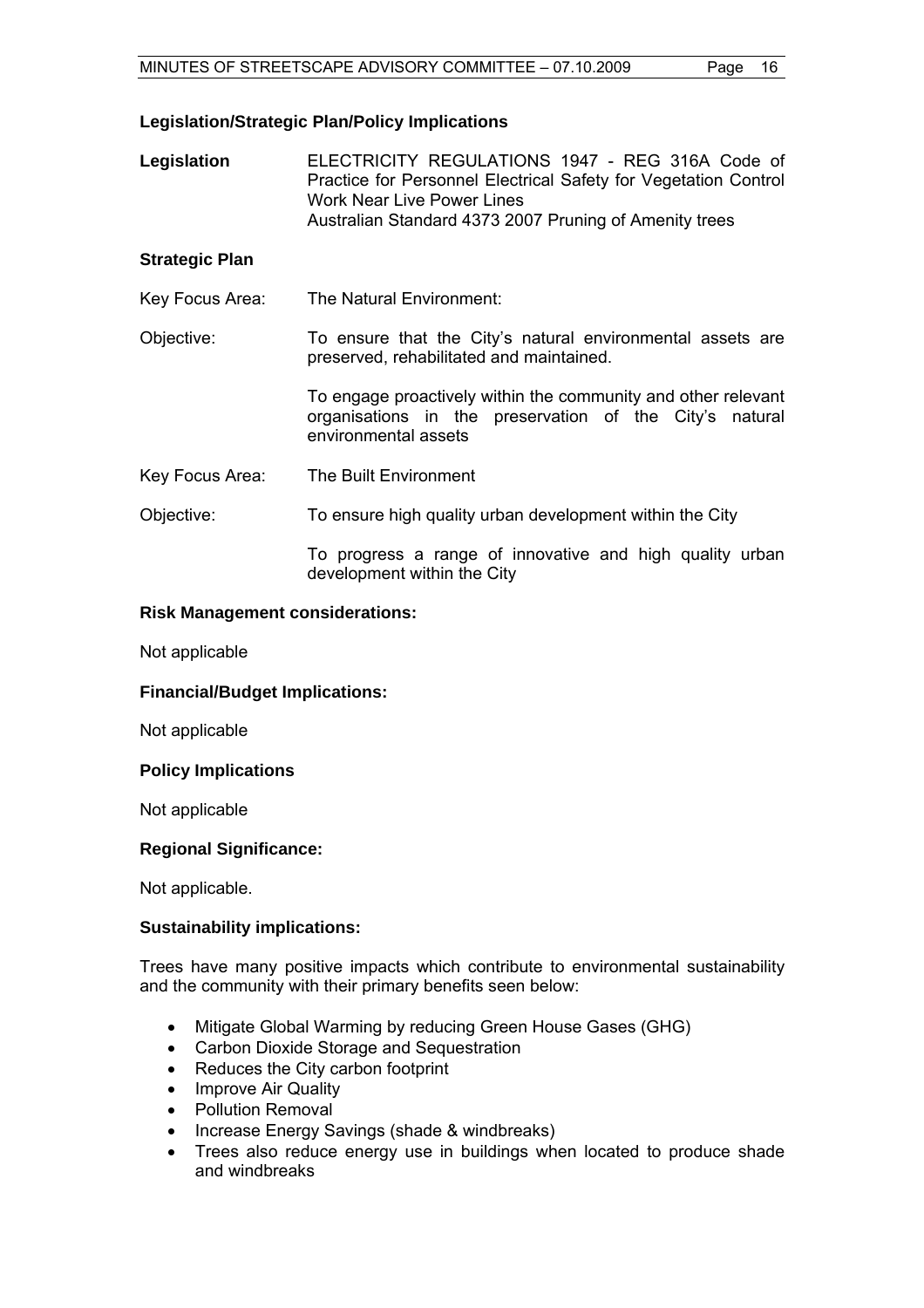- Reduce Urban Heat Island Effect
- Reduce Asphalt Temperature
- Rain Fall Interception

#### **Consultation:**

While investigating the additional street tree species the City contacted the City of Belmont, City of Wanneroo, City of Stirling and City of Subiaco to discuss the overall success or failure of both native and exotic species.

In addition the City consulted local arboriculturalists to gain their perspective on the current plantings within the Perth metropolitan area and any potential species which could be utilised.

# **COMMENT**

To ensure that the City continues to protect and develop its natural street tree assets a diverse species list is essential and will contribute to the City's efforts to reduce greenhouse gas emissions.

Although local species would be the preferred choice for future plantings many are not suitable for residential or commercial verges and do not thrive in the urban environment and therefore the use of exotic species needs to be considered. With the implementation of appropriate maintenance practices there is a place for both natives and exotic tree species in the streetscapes throughout the City of Joondalup.

A number of Metropolitan local governments have developed street tree strategies, which involve allocating one to two species of trees to any given street. This process demonstrates a clear plan for developing a themed future urban forest. It also goes towards replacing the established but aging street tree population present in many streets within the City.

# **VOTING REQUIREMENTS**

Simple majority.

#### **OFFICERS RECOMMENDATION:**

That the Streetscape Advisory Committee:

- 1 ENDORSES the current and recommended preferred street tree species;
- 2 NOTES that there is a planned approach to tree planting and species within the City of Joondalup;
- 3 NOTES that the City is developing an over arching methodology for how existing trees are cared for, maintained and dealt with in development applications;
- 4 CONSIDERS carrying out street tree trials to investigate alternative street tree species.